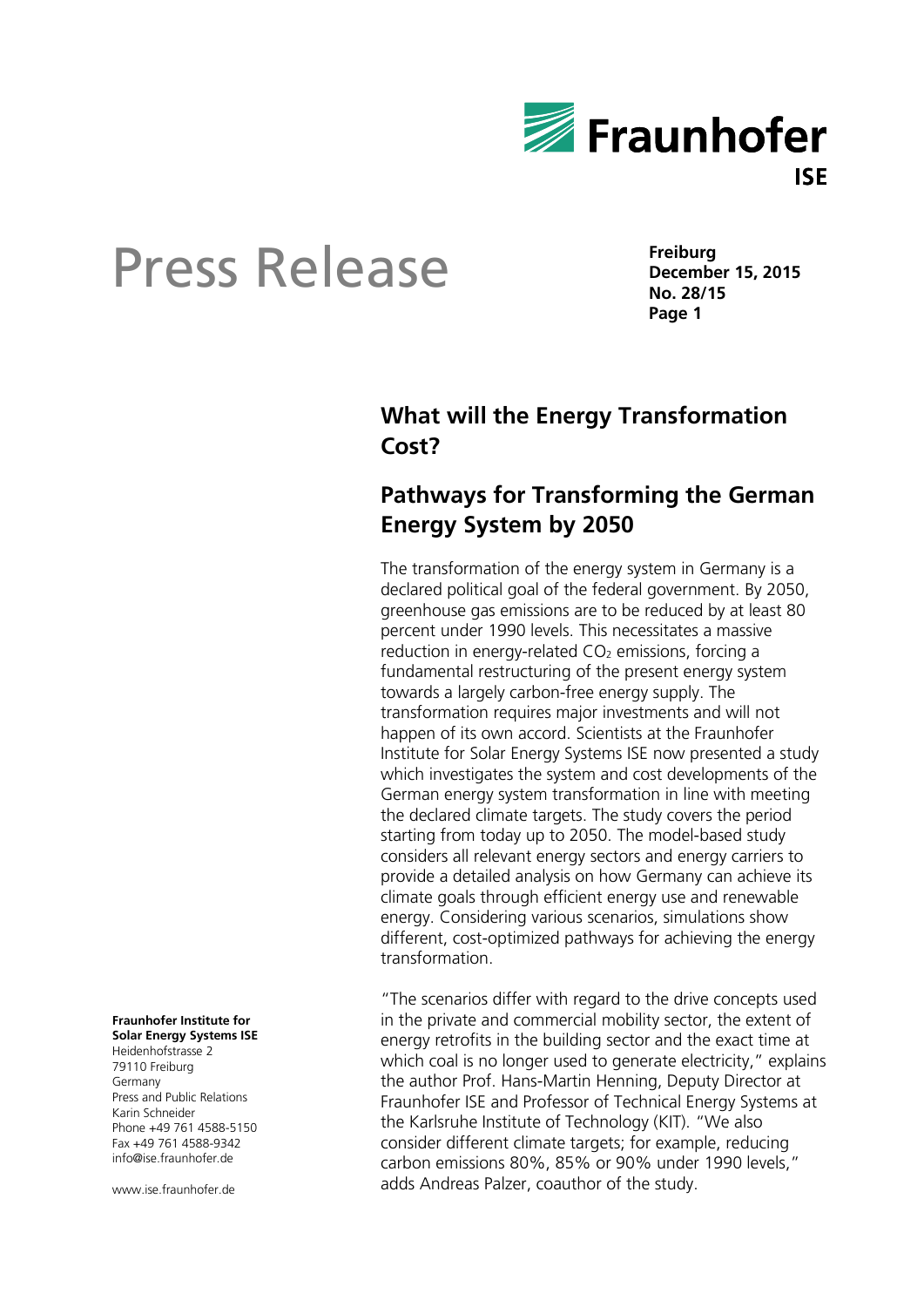**Freiburg December 15, 2015 No. 28/15 Page 2**

#### **Energy Mix**

In all of the future scenarios, fluctuating renewable energy sources, above all photovoltaics and wind, will play a dominant role in electricity generation. The required amount of installed renewable capacity varies from 290 GW (for 80 percent reduction of  $CO<sub>2</sub>$  emissions) to nearly 540 GW (for 90 percent reduction) depending on the scenario. In the future energy system, photovoltaic and wind plants are supplemented by other types of electric power plants. Solar thermal systems are installed for supplying heat directly and an infrastructure is set up for providing a mix of fossil, biogenic and synthetically manufactured energy carriers in both liquid and gaseous forms. Especially in the heat sector, massive changes are to be expected in the types of technology used on the end-use side.

The new composition of energy generators requires a large amount of flexibility both in electricity generation and consumption. Beyond the established fields of application, new uses for electricity must arise in the building and mobility sectors. The increased use of electricity in these two areas implies that combustion technologies like boilers and combustion engines are to be increasingly replaced with electric powered heat pumps and motors. These units convert the final energy (electricity) more efficiently into heat or traction than the fossil fuel based combustion processes used today.

All of the scenarios foresee a rise in electricity generation and consumption and also the growing necessity to substitute fossil fuels, like gas and oil, with renewable fuels. To realize this, large area installations are required for systems which produce synthetic energy carriers from renewable electricity. Such systems would manufacture hydrogen, methane or liquid fuel using electricity generated from wind and

#### **Fraunhofer Institute for Solar Energy Systems ISE**

Heidenhofstrasse 2 79110 Freiburg Germany Press and Public Relations Karin Schneider Phone +49 761 4588-5150 Fax +49 761 4588-9342 info@ise.fraunhofer.de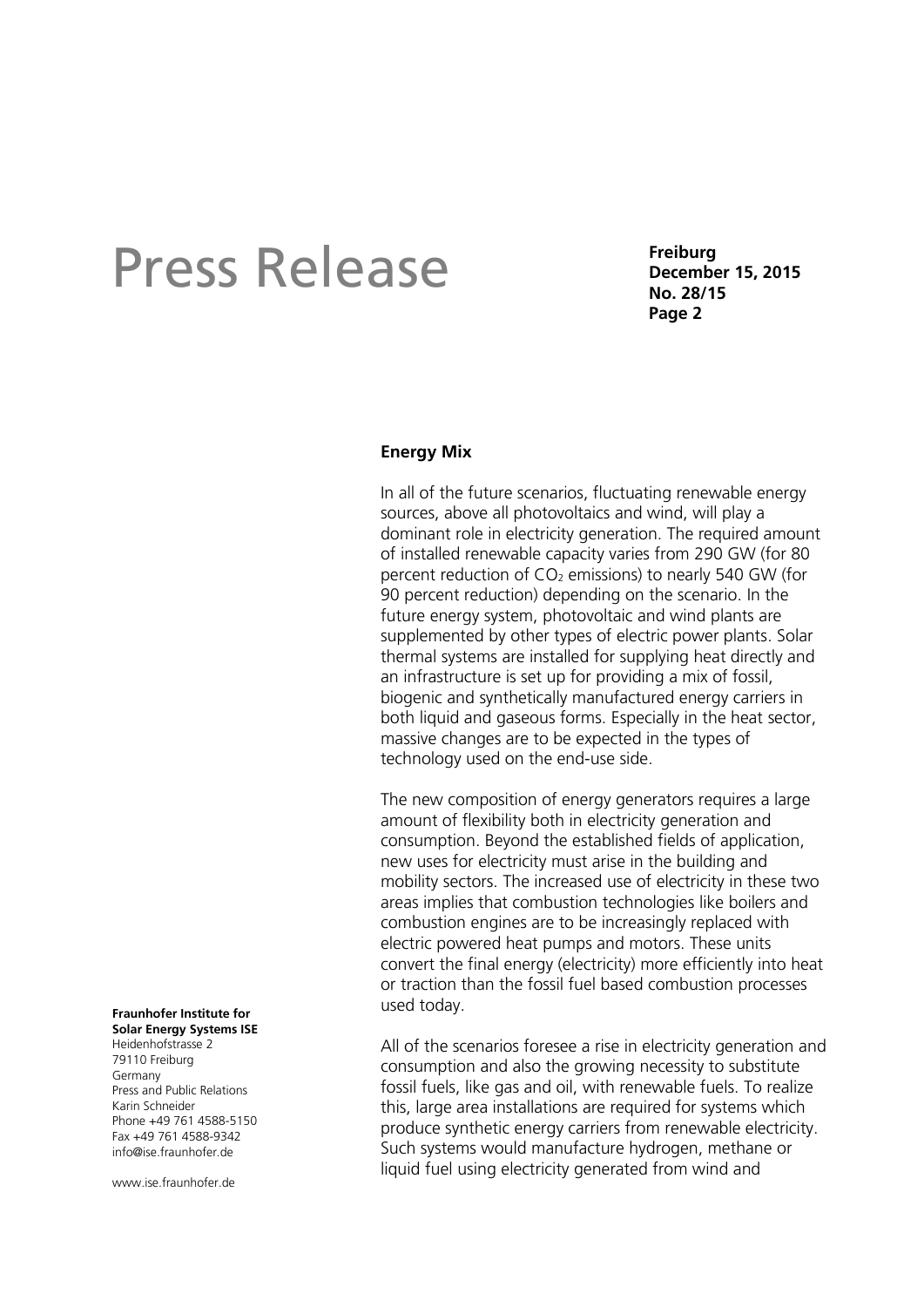**Freiburg December 15, 2015 No. 28/15 Page 3**

photovoltaics. The installed capacity required is strongly dependent on the targeted value of energy-related carbon emissions.

The electrification of the heat supply is a prominent feature of the future energy system. In almost all of the investigated scenarios, electric heat pumps are the main technology used to supply heat for single buildings. In all of the scenarios, solar thermal systems are to cover part of the low temperature heat demand in buildings and in industry. An accelerated withdrawal from coal-generated electricity by 2040 shows a strong positive effect on successfully achieving the emission reduction targets.

#### **Costs of the Transformation**

The costs of the energy system transformation were analyzed for different scenarios with respect to the price development of fossil energy sources and the penalties on  $CO<sub>2</sub>$  emissions. "Assuming that the price of fossil fuels remains constant up to 2050 and the penalties on carbon emissions remain low, simulations show that the extra costs for transforming the energy system based on the least expensive scenario are about 1100 billion euros from today up to 2050. This is about 25 percent more costly than continuing to use the present energy system without changes up to 2050," explains Hans-Martin Henning. "If, however, one assumes that the prices of fossil fuels rise annually by 3%, then the cumulative total costs for carrying out the transformation and achieving the targeted 85 % reductions in energyrelated  $CO<sub>2</sub>$  emissions are practically identical to the costs incurred by using today's energy system unchanged up to 2050."

The newest calculations confirm the first results from the "Energy Model for Germany 2050"published in 2013 by Fraunhofer ISE: After successfully completing the energy transformation in which carbon emissions have been

**Fraunhofer Institute for Solar Energy Systems ISE**

Heidenhofstrasse 2 79110 Freiburg Germany Press and Public Relations Karin Schneider Phone +49 761 4588-5150 Fax +49 761 4588-9342 info@ise.fraunhofer.de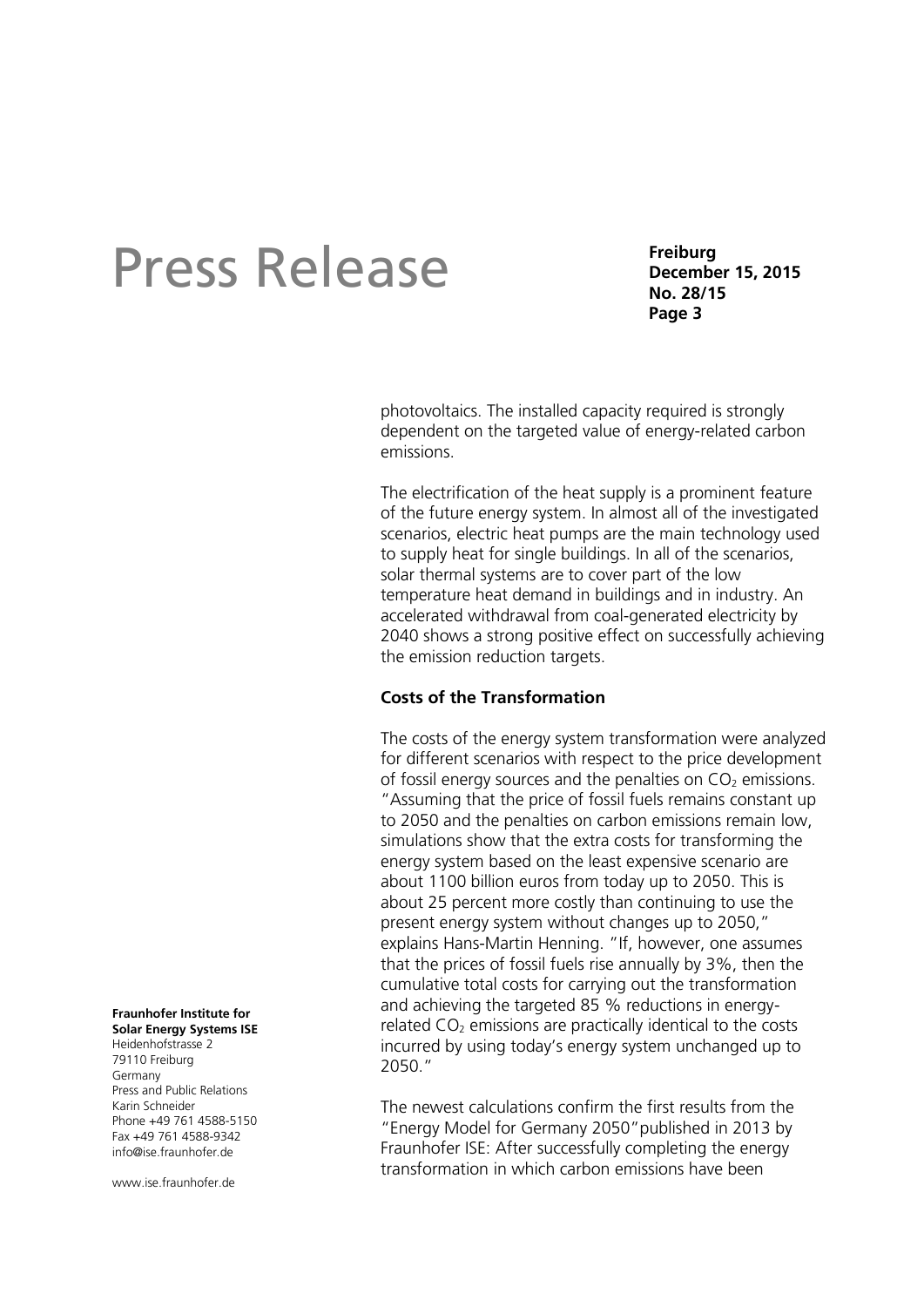**Freiburg December 15, 2015 No. 28/15 Page 4**

reduced by 80 to 85 percent, the total annual costs for the new system are no greater than the costs needed to run Germany's energy system today, that is, 250 billion euro distributed over all end customers.

This analysis was carried out primarily by using the simulation and optimization model REMod-D (Regenerative Energy Model – Germany) developed at Fraunhofer ISE. In this model, simulations are performed on an hourly basis not only to determine the environmental compatibility and costeffectiveness of the various scenarios but also to ensure the security of supply in all sectors hour-by-hour throughout the year.

**Text of the PR and photos** can be downloaded from our webpage: [www.ise.fraunhofer.de](http://www.ise.fraunhofer.de/)

### **A short summary of the study is available in the English language and can be downloaded from:**

[www.ise.fraunhofer.de/what-will-the-energy-transformation](www.ise.fraunhofer.de/what-will-the-energy-transformation-cost)[cost](www.ise.fraunhofer.de/what-will-the-energy-transformation-cost) (Full translation will be available mid January 2016)

#### **Contact Persons for further information:**

Prof. Hans-Martin Henning, Fraunhofer ISE Phone +49 761 4588-5134 [hans-martin.henning@ise.fraunhofer.de](mailto:hans-martin.henning@ise.fraunhofer.de)

Andreas Palzer, Fraunhofer ISE Phone +49 761 4588-5903 [andreas.palzer@ise.fraunhofer.de](mailto:andreas.palzer@ise.fraunhofer.de)

#### **Fraunhofer Institute for**

**Solar Energy Systems ISE** Heidenhofstrasse 2 79110 Freiburg Germany Press and Public Relations Karin Schneider Phone +49 761 4588-5150 Fax +49 761 4588-9342 info@ise.fraunhofer.de